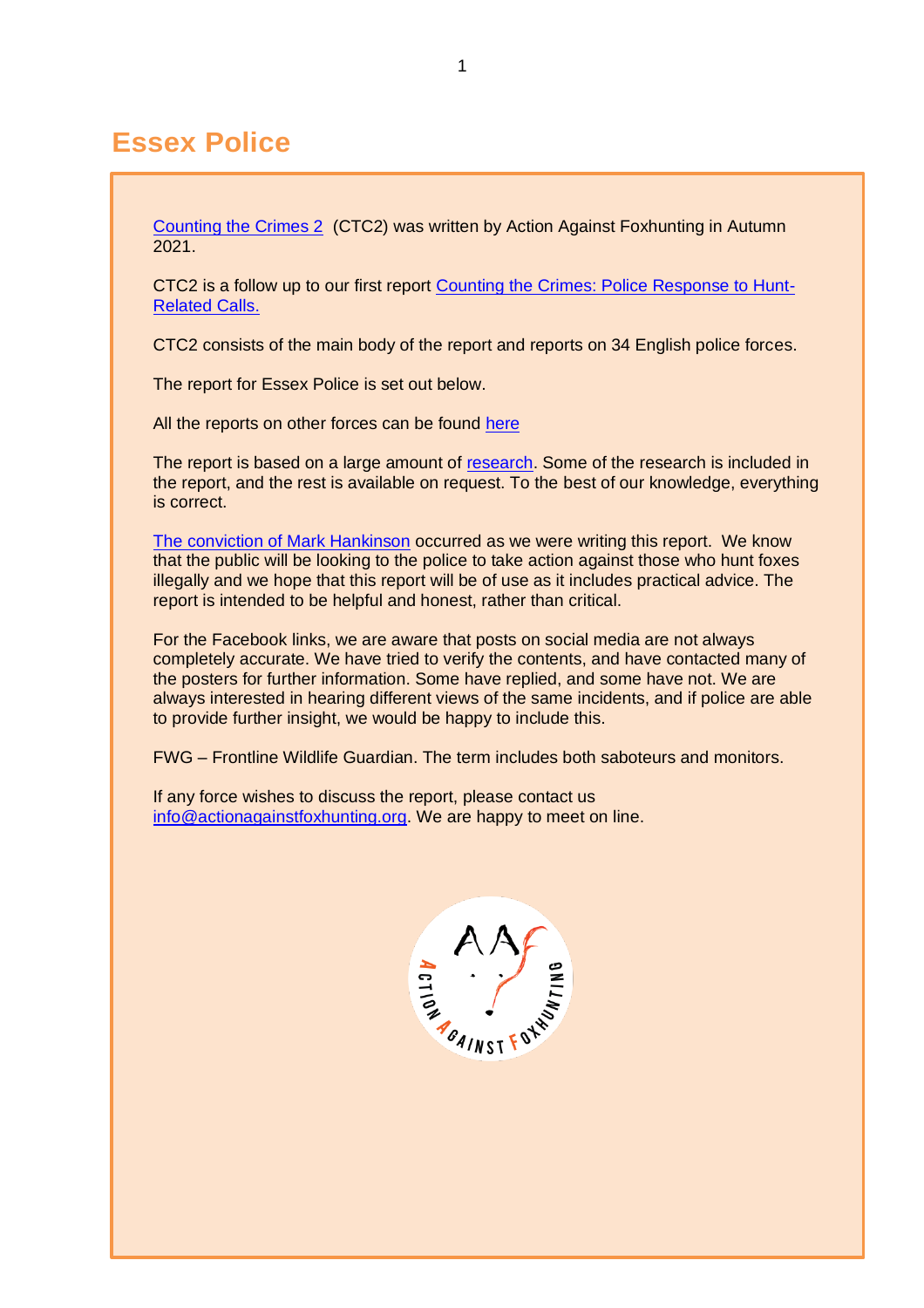**How did the force respond to CTC? You can select multiple options.**

- One email
- ✓ Exchange of emails
- ✓ Meeting
- No response at all

## **For Email response - was the response detailed?**

- ✓ Yes
- No

## **How do you rate the email response?**



## **Why have you given this rating?**

It took some persuading before Essex Police would engage with AAF, but once they started, it all went really well. The officers who responded in detail were very keen to build a better relationship with FWGs.

## **Were there follow up emails and did the force reply?**

- ✓ Yes
- No

## **For the forces who met with us, how do you rate this response?**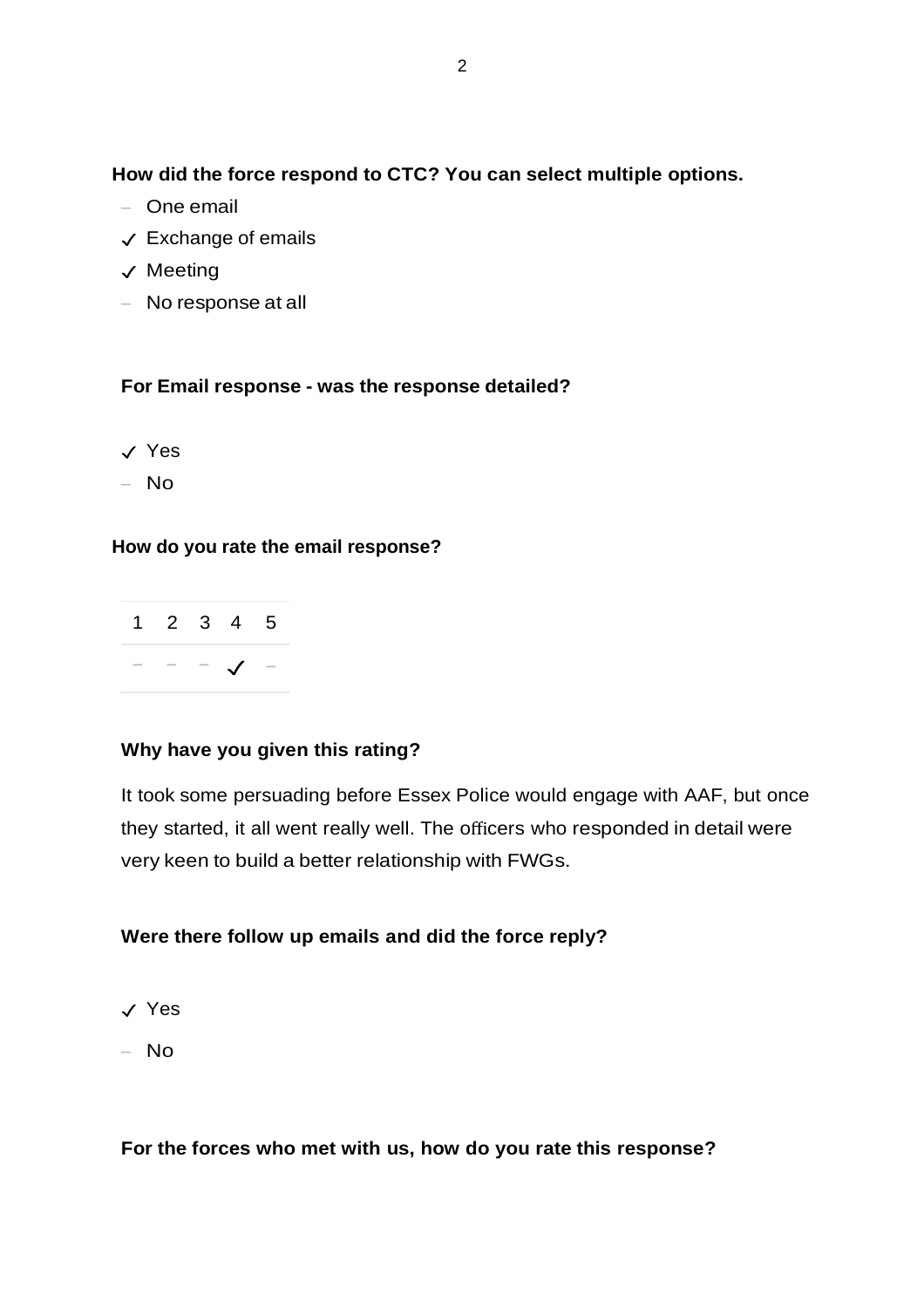| $1 \t2 \t3 \t4 \t5$ |  |  |
|---------------------|--|--|
|                     |  |  |

#### **Why have you given this response?**

Essex Police met with us on line twice, once on 12th November 2020 and 2 March 2021. The second meeting was a response to a problem that arose between Essex Police and FWGs after a meet of the Essex Farmers Hunt on 12/12/20. Essex Police were very keen to resolve the issues.

#### **For the forces who met with us, how open were they?**

|     | $1\quad 2\quad 3\quad 4\quad 5$ |              |  |
|-----|---------------------------------|--------------|--|
| $-$ |                                 | $  \sqrt{ }$ |  |

### **For the forces who met with us, how useful was the meeting?**



#### **Why have you given this response?**

We found the officers open, respectful and knowledgeable. We also learned that some officers are treated badly by FWGs, even when they are trying to do the right thing. An active FWG joined us in the meeting, which was very helpful indeed. The notes from the meeting (available on request to AAF) show the extent of the discussion.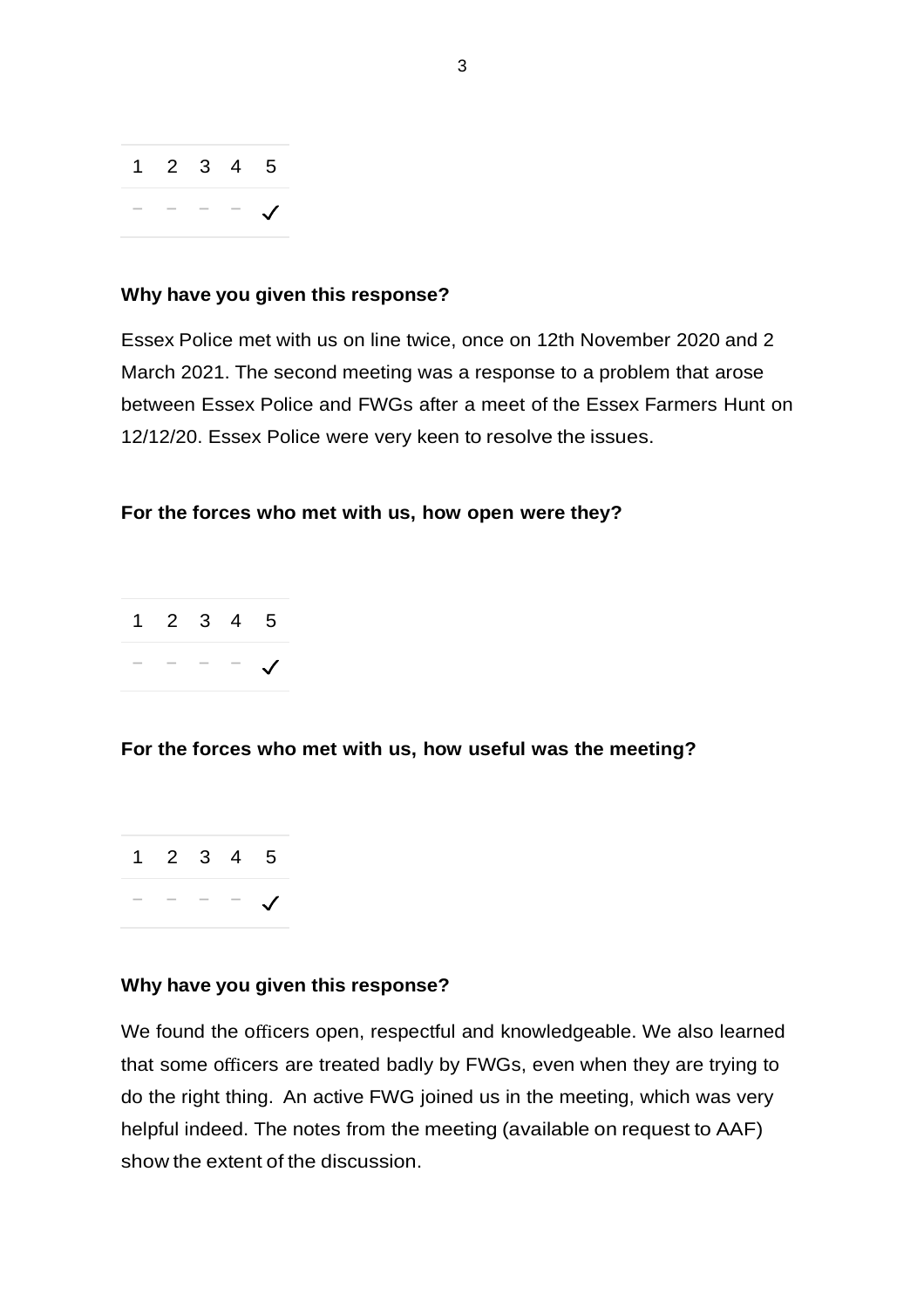**How willing was this force to take on board what we said?**

|     |                                                  |  | $1 \quad 2 \quad 3 \quad 4 \quad 5$ |
|-----|--------------------------------------------------|--|-------------------------------------|
| $-$ | $\sim$ $\sim$ $\sim$ $\sim$ $\sim$ $\sim$ $\sim$ |  |                                     |

## **Why have you given this response?**

As a result of the first meeting, Essex Police arranged training for their officers with the League. A second meeting was held after a police complaint was made by an FWG. Police initiated this meeting.

## **Has this force taken any actual steps to improve their relationship with FWGs?**

- ✓ Yes
- No
- Other

## **What steps have they taken?**

Essex Police continued the dialogue with the FWG after the meeting. This meant that when a problem did arise between the police and the FWGs, both parties already knew each other and the differences could be thrashed out in a meeting.

## **Does this force have an aide memoire or any guide to policing illegal hunting?**

- Yes
- ✓ No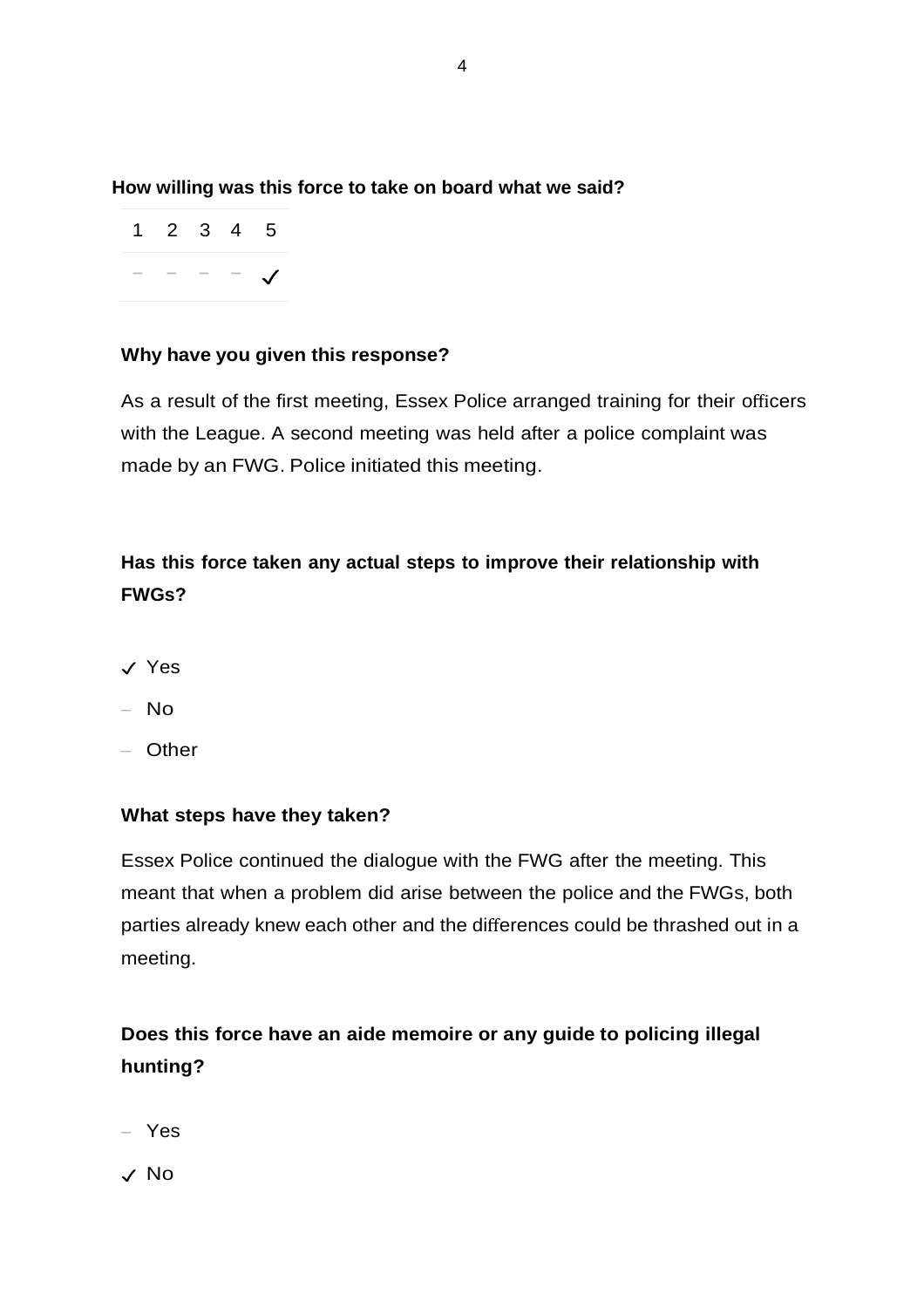**How well trained are the police in this force?**



### **Why have you given this response?**

Top WCOs clearly know their stuff. They were keen to improve general training, this is already happening. All officers have training on the Hunting Act not just WCOs. Control room staff have some training. That said, the situation that caused the second meeting between FWGs and police was most likely caused by lack of knowledge about hunting by the police.

The training is improving.

## **How do you rate this force's behaviour in the field with regard to illegal foxhunting and incidents involvingFWGs?**

- Always appear biased
- Usually appear biased
- ✓ Sometimes appear biased
- Rarely appear biased
- Never appear biased

–

### **Why have you given this response?**

The force does have some history of stopping and questioning FWGs while appearing to be friendly with the hunt/letting them continue hunting.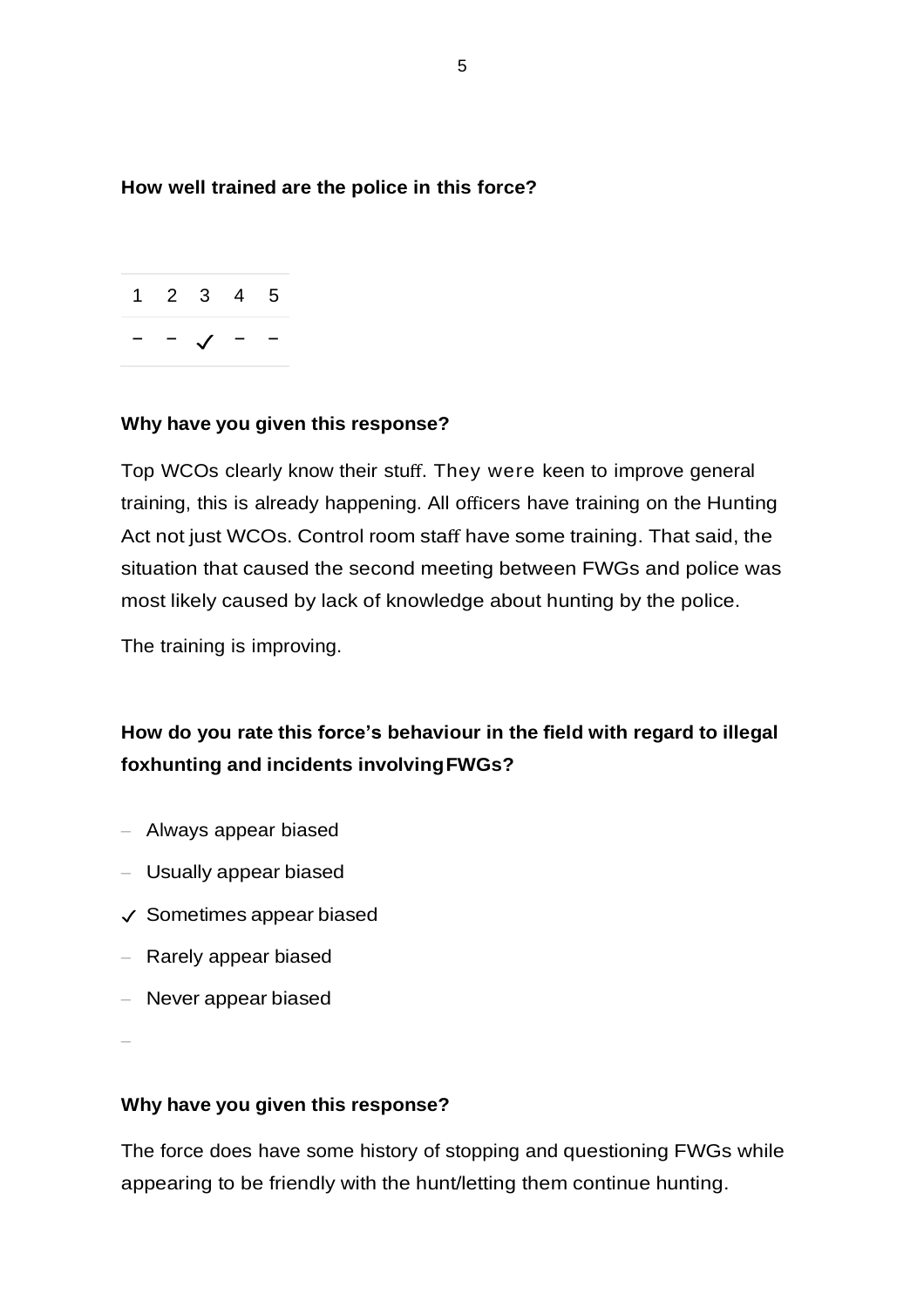Hopefully, better training will address this. The police emphasised they want FWGs to report anything which might be considered intelligence, saying a buildup of intelligence is important. They are particularly interested in hearing about badger sett blocking. It may seem they don't follow up re hounds on private property etc but this is because these complaints are frequently not pursued further by the person who reported it. The incident in 2018 where a WPC laughed at an FWG carrying a dead fox was dealt with, force was concerned about this. Officers are expected to step aside if they find themselves in a situation where their personal interests could conflict (but this cannot be 100% guaranteed?)

The incident on 12/12/20 (details available on request from AAF) suggested that Essex Police did intend to be proactive with illegal hunting. However, the officers who actually attended appeared to make biased assumptions about the FWGs and they acted accordingly, possibly inflaming the situation with their words and actions. This was a pity; the intentions were good, but the execution was poor. The officers reinforced the FWGs' feelings against the police. This should not have happened. But, the incident occurred before the officers were properly trained. In the second meeting, Essex Police confirmed that if they had been trained, they probably would have acted differently.

**Looking at the response to our FOI asking about police systems and organisation with regard to foxhunting, how do you rate their ability to take action on illegal foxhunting?**

1 2 3 4 5 − − ✓ − −

### **Why have you given this rating?**

Essex is a big county, with a significant hare coursing problem. They are also a mix of rural and urban areas and the urban areas take up a lot of

6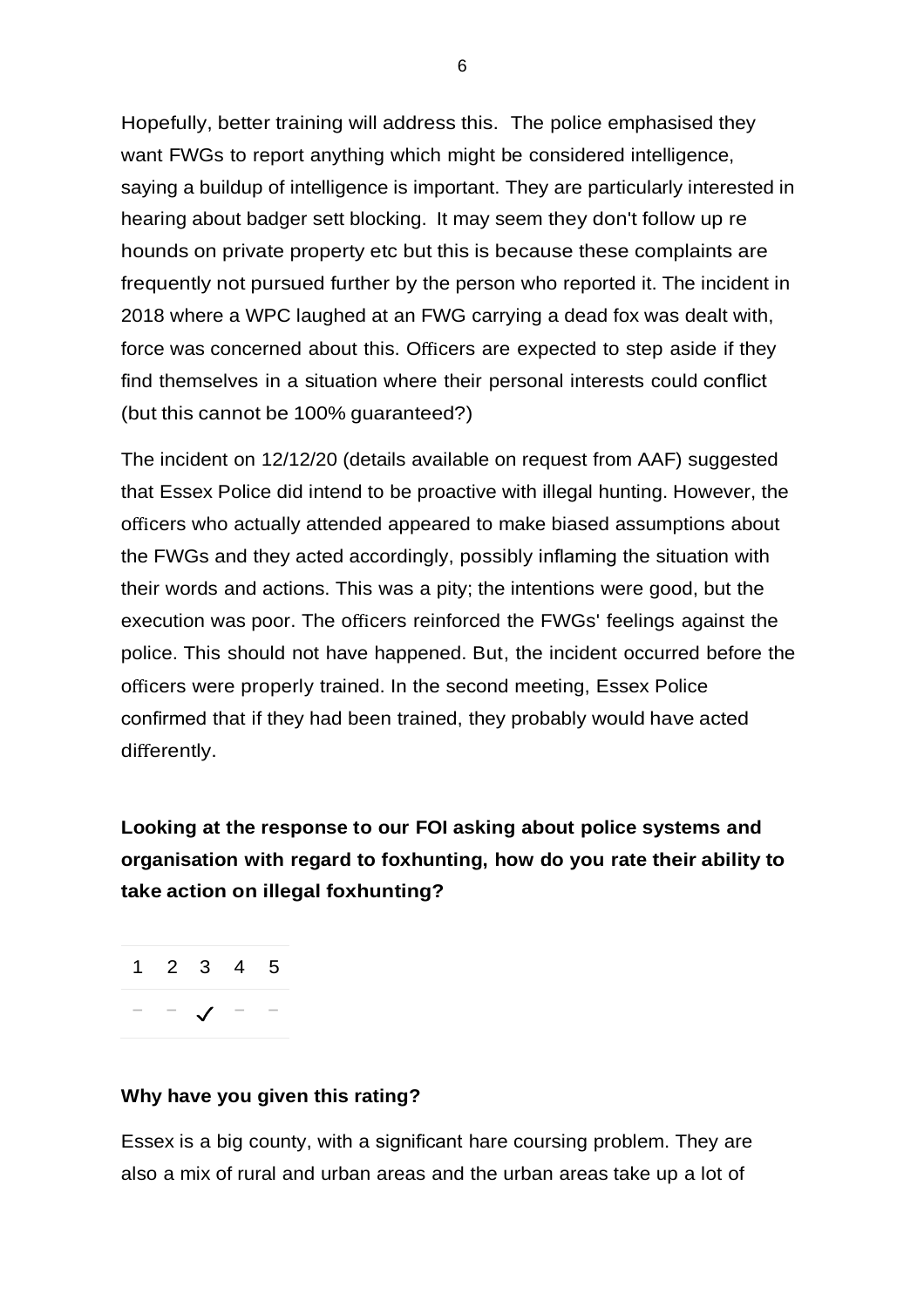police resources. However, they are making an effort with training, so we are hopeful that things will improve in the next season.

## **Do you think the force focuses too heavily on public order as opposed to dealing with illegal foxhunting?**

- Yes
- $-$  No
- ✓ Other

### **Why have you given this response?**

Untrained officers responding to hunt-related calls usually assume that the issue is public order.

The force has been accused of bias in the past, but potentially this will be improved with the increased training/aide memoire. The police were helpful in the meeting, giving advice about how FWGs might want to respond to being stopped. They said they don't have to stop FWGs re car insurance details etc as they have an app which can do this. They also pointed out names and addresses don't have to be given unless there are reasonable grounds to suspect a crime. Police can take fingerprints on a mobile device there and then. They might do this if have good reason to suspect the name and address is fake. They also suggested that FWGs should ask officers to turn on their bodycams should they so wish. All this advice indicated that the officers we spoke to were keen to be seen as fair.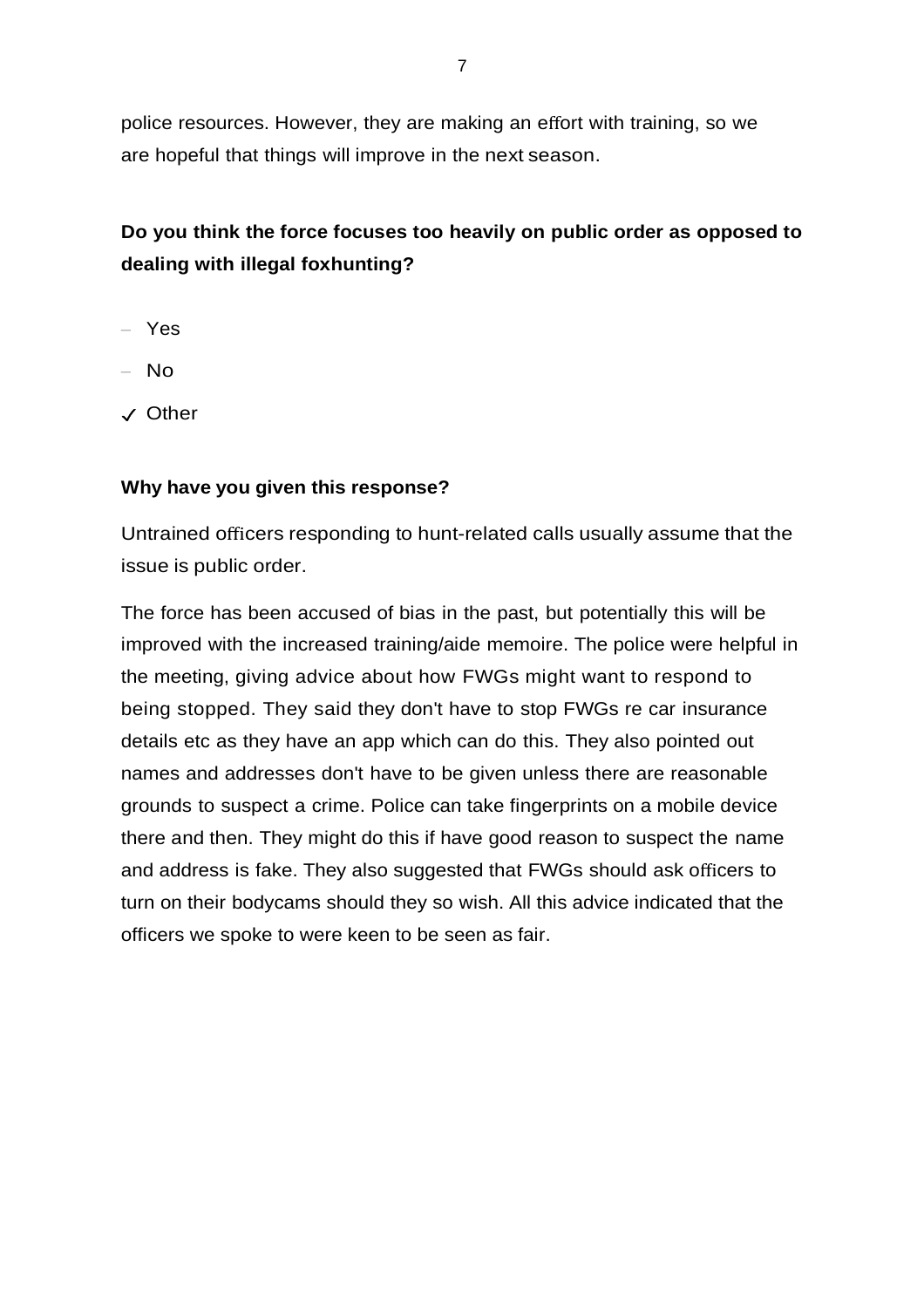**Overall, how do you rate this force?**

**Take into account willingness to engage with AAF, willingness to engage with FWGs, actions in the field etc.**



Essex Police Force's willingness to engage with AAF and FWGs is impressive. However, a later FOI revealed that there is no coordinated approach to information and intelligence when it comes to hunting offences. For instance, unless an individual officer happens to remember a badger sett blocking on a hunt day in the correct area, no one will connect the incident to the hunt. Systems which allow efficient communication are crucial.

Essex police appeared keen to improve the policing of hunts from our first meeting. They have since acted on this: LACS has given training and they held a later meeting to discuss a particular issue etc.

An FWG present at the meeting said if the hunts provided details of trails to the police it would make it far easier for the police to arrest sabs for aggravated trespass, so it makes no sense that they don't do it. The police agreed. Essex Police said that the hunts "don't answer the police" when asked about trails which is why they aren't asked very often. If the law was changed so the hunts were obliged to give details the police would regularly ask them.

The police officer we spoke to had been spat at by FWGs some years ago. It was pointed out that most FWGs have a strict code of conduct nowadays.

### **Any other comments?**

Regardless of the outcome of any court cases relating to the Hunting Office webinars which were exposed November 2020, what was stated in the

8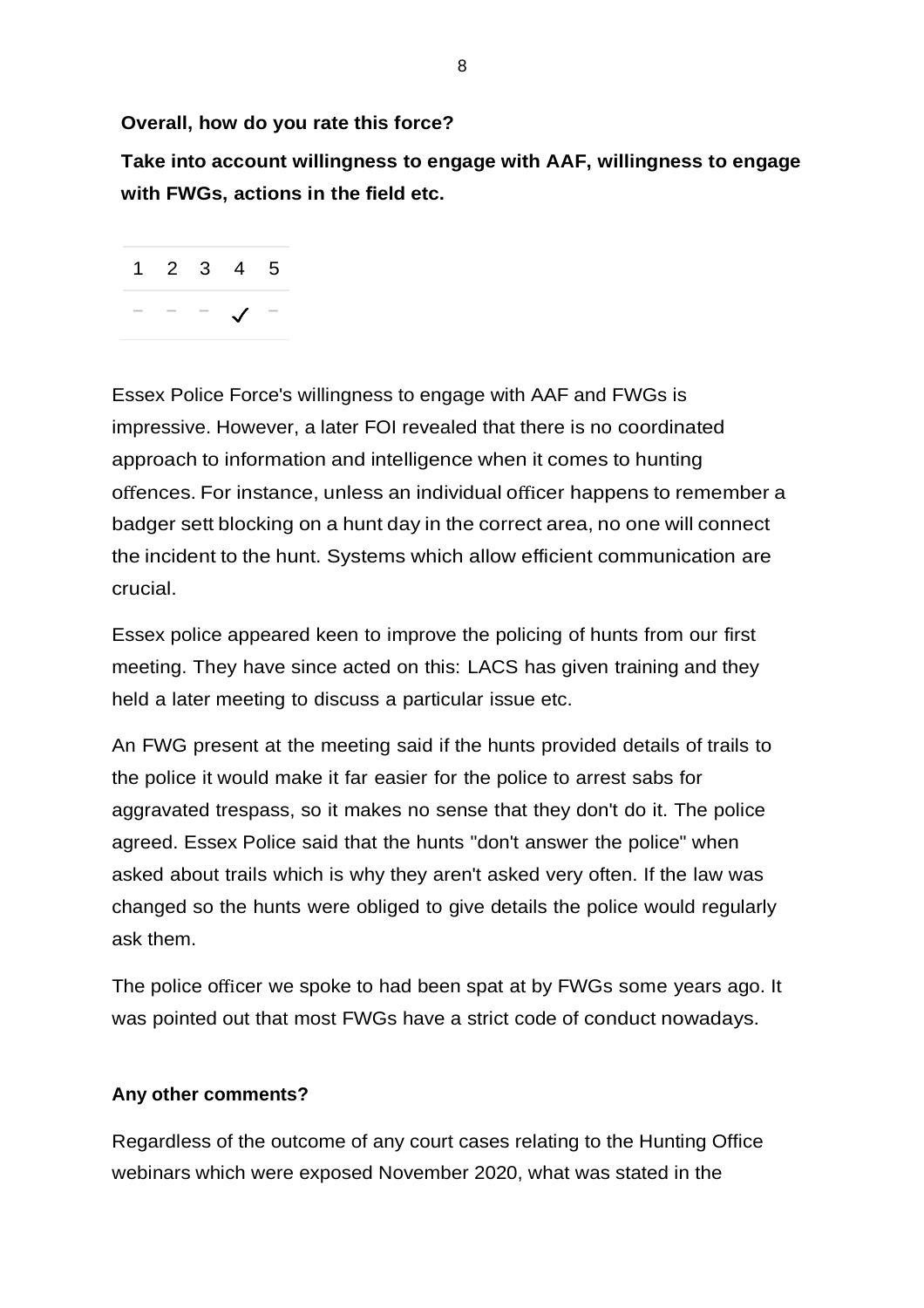recordings cannot be unsaid. The Hunting Office made it clear that trail hunting IS fox hunting and there was much talk about ways to create a "smokescreen" to cover up illegal hunting. Disrespectful comments were made about the police. The Hunting Office represents all registered hunts in England and Wales therefore the discussions were relevant to all police forces. We hope that all police forces will accept that regular law-breaking by the hunts is likely and that they will respond accordingly.

## **In the opinion of AAF, how can this police force improve?**

We believe that Essex Police are making an effort to tackle illegal foxhunting.

If police receive a call about illegal hunting, it is highly unlikely that the attending officer will know the details of the Hunting Act. This is particularly true in Essex, as the county is enormous. The need for an easy-to-use accurate aide memoire (available in an app, maybe) is obvious.

Officers would benefit from a much greater understanding of the issues surrounding illegal hunting and the motivations of FWGs. We have created three helpful documents: [Practical Advice for All Officers](https://www.actionagainstfoxhunting.org/wp-content/uploads/2021/11/B-1411-Practical-Advice-for-all-Police-Forces.pdf) – this includes training advice [A Field Guide for Officers](https://www.actionagainstfoxhunting.org/wp-content/uploads/2021/11/A-1411-FIELD-GUIDE-ILLEGAL-FOXHUNTING.pdf) – to use if they are called to a hunt A Study - [Why sabs and monitors are not protesters.](https://www.actionagainstfoxhunting.org/wp-content/uploads/2021/11/A-1411-Why-sabs-and-monitors-arent-protesters.pdf) – an insight FWG organisations.

# **Hit Reports and Media Reports Mentioning Hunting and Essex Police**

<https://www.facebook.com/NorthLondonHuntSaboteurs/posts/144982343992718> <https://www.facebook.com/NorthLondonHuntSaboteurs/posts/164752768682342> 31/10/20. Attempted assault by terrierman on FWG. Evidence given to police